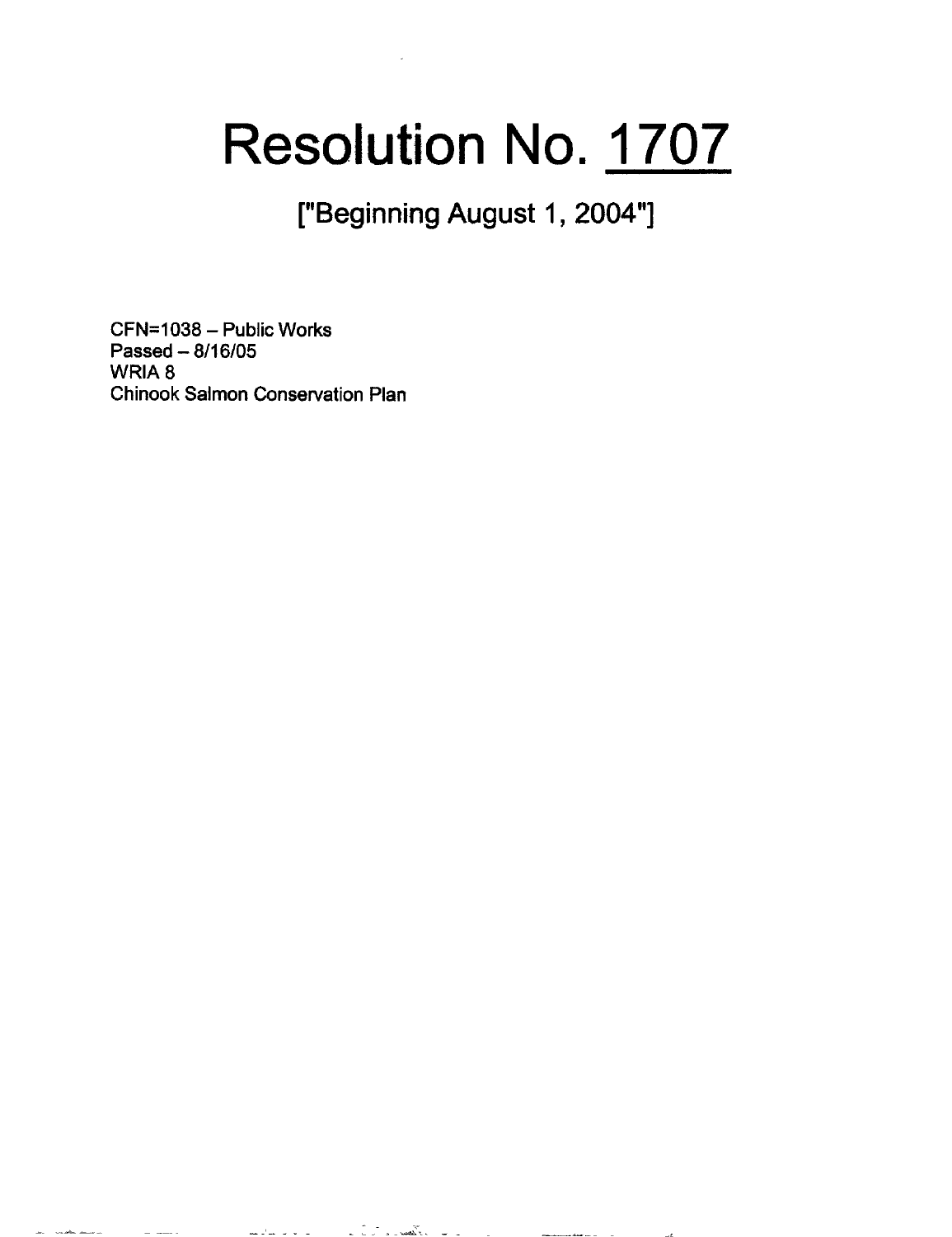RESOLUTION NO. *17* 0 7

A RESOLUTION of the city council of the city of Kent, Washington, ratifying, with conditions, the Water Resource Inventory Area (WRIA) 8 Chinook Salmon Conservation Plan.

## **RECITALS**

A. In March 1999, the National Oceanic and Atmospheric Administration (NOAA) Fisheries listed the Puget Sound Chinook salmon evolutionary significant unit as a threatened species under the Endangered Species Act (ESA).

B. Under ESA Section 4(f), NOAA Fishenes (for Chinook salmon) and USFWS (for Bull Trout) are required to develop and implement recovery plans to address the recovery of the species.

C. An essential ingredient for the development and implementation of an effective recovery program is coordination and cooperation among federal, state, and local agencies, tribes, businesses, researchers, non-governmental organizations, landowners, citizens, and other stakeholders as required.

D. Shared Strategy for Puget Sound, a regional non-profit organization, has assumed a lead role in the Puget Sound response to develop a recovery plan for submittal to NOAA Fisheries and the USFWS.

> I *WRIA8 Chinook Salmon Conservation Plan*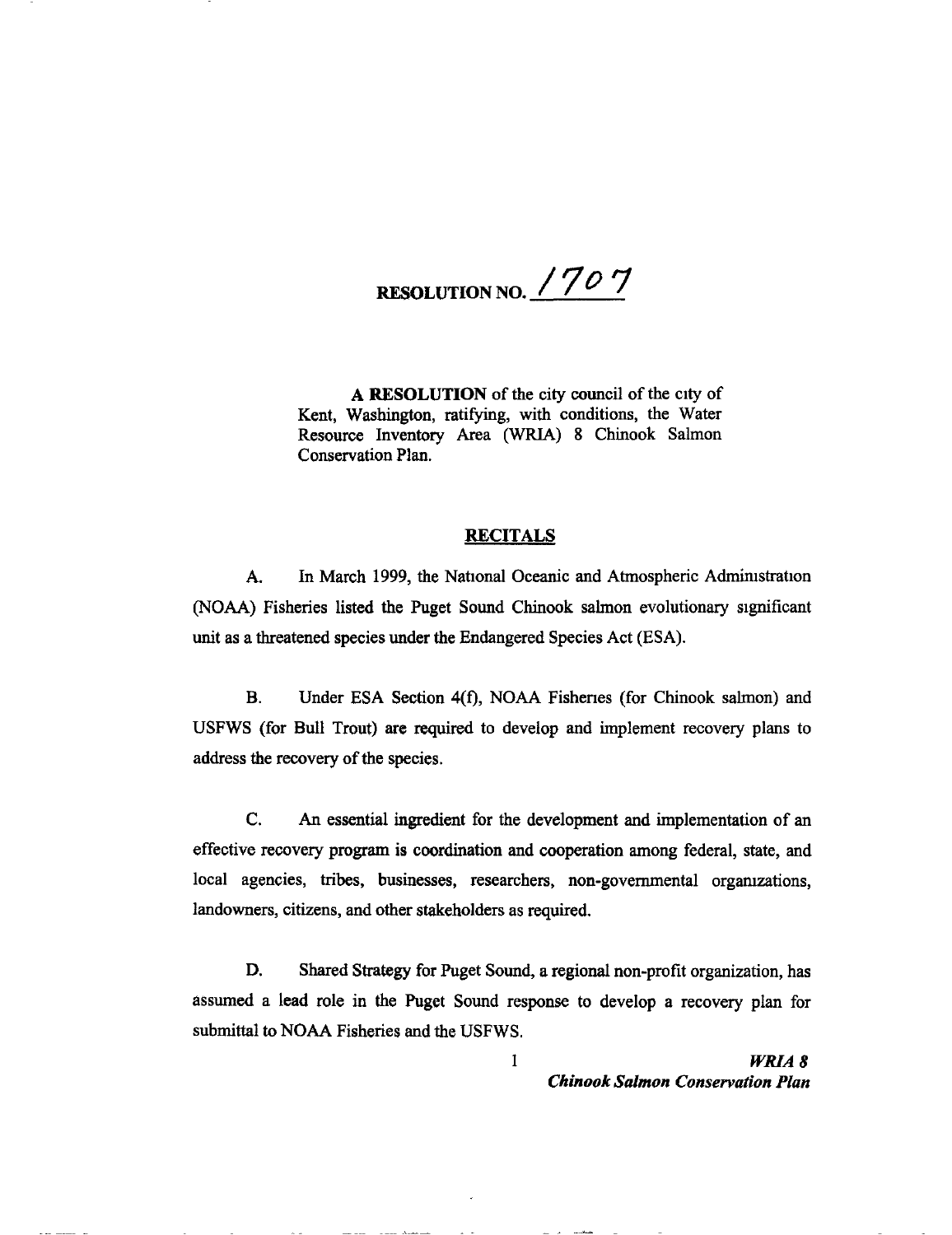E. Shared Strategy intends that its recovery plan will include commitments from participating jurisdictions and stakeholders.

F. Local jurisdictions have authority over some habitat-based aspects of Chmook survival through land use and other policies and programs; and the state and tribes, who are the legal co-managers of the fishery resource, are responsible for addressing harvest and hatchery management in WRIA 8.

G. In WRIA 8, habitat actions to significantly increase Chinook productivity trends are advisable and may be necessary, in conjunction with other recovery efforts, to avoid extinction in the near term and restore WRIA 8 Chinook to viability in the long term.

H. As it balances the complexity of accommodatmg and encouraging growth as it addresses protection of critical areas, the city values ecosystem health; water quality improvement; flood hazard reduction; open space protection; and maintaining a legacy for future generations, including commercial, tribal, and sport fishing, quality of life, and cultural heritage.

I. The city supports cooperation at the WRIA level to set common priorities for actions among partners, efficient use of resources and investments, and distribution of responsibility for actions and expenditures.

J. Twenty-seven (27) local governments in WRIA 8 jomtly funded development of *The WRlA 8 Steering Committee Proposed Lake Washington/Cedar/Sammamish Watershed Chinook Salmon Conservation Plan (the* Plan), published February 25, 2005, following public input and review.

> 2 *WRIA 8 Chinook Salmon Conservation Plan*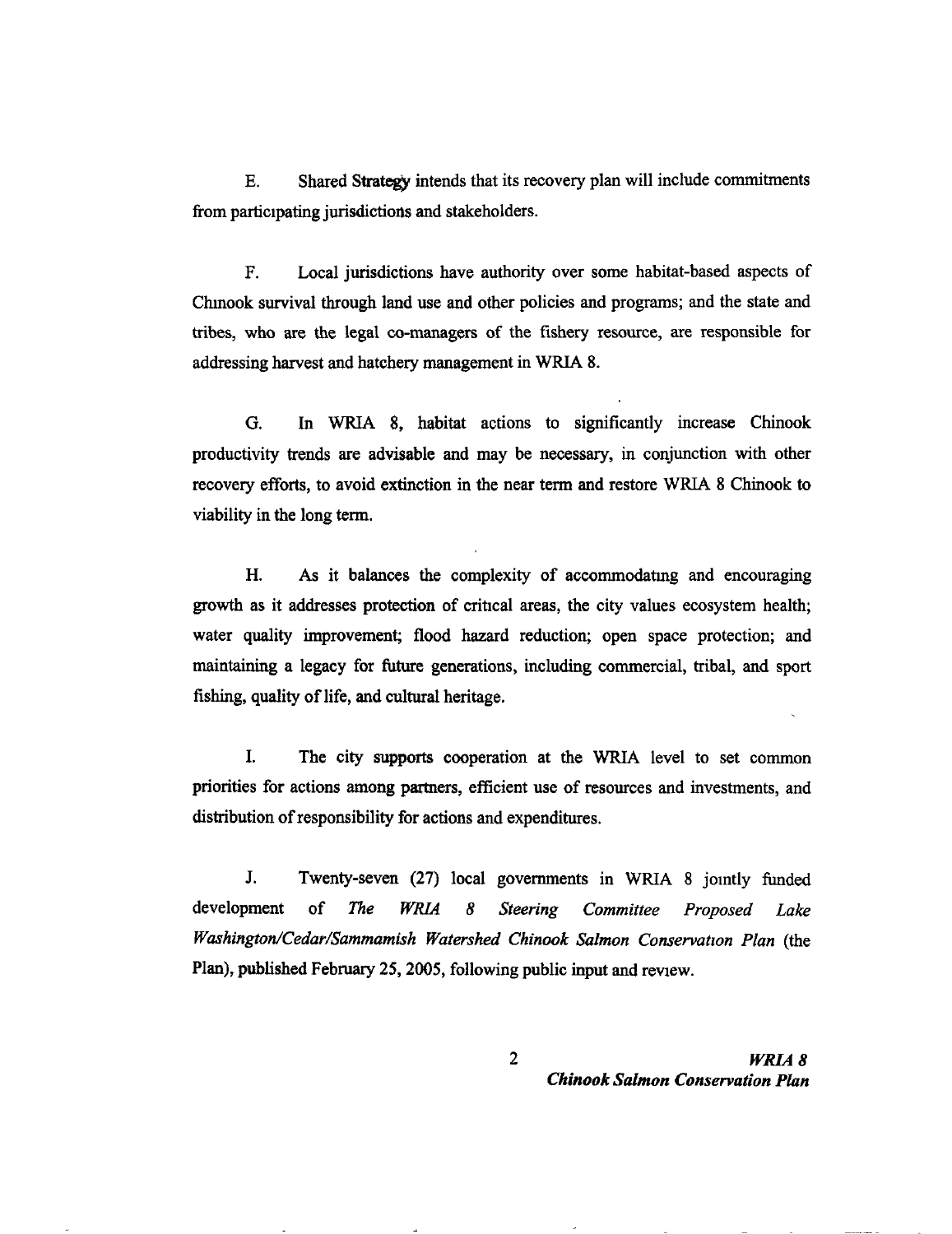K. Whtle the Plan recognizes that salmon recovery is a long-term effort, it focuses on the next 10 years and includes a scientific framework, a start-list of priority actions and comprehensive action lists, an adaptive management approach, and a funding strategy.

L. The city has consistently implemented habitat restoration and protection projects, and addressed salmon habitat through its land use and public outreach policies and programs over the past five years.

M. It is important to provide jurisdictions, the private sector, and the public with certainty and predictability regarding the course of salmon recovery actions that the region will be taking in the Lake Washington/Cedar/Sammamish Watershed, including the Puget Sound nearshore.

N. If insufficient action is taken at the local and regional level, it is possible that the federal government could list Puget Sound Chinook salmon as an endangered species, thereby decreasing local flexibility.

NOW THEREFORE, THE CITY COUNCIL OF THE CITY OF KENT, WASHINGTON, DOES HEREBY RESOLVE AS FOLLOWS:

## RESOLUTION

*SECTION 1.* - *Ratification.* The city hereby conditionally ratifies *The WRIA 8 Steering Committee Proposed Lake Washington/Cedar/Sammamish Watershed Chinook Salmon Conservation Plan,* dated February 25, 2005 (the Plan). The Plan is incorporated into this resolution by this reference, and the city clerk Will keep a copy of this ordinance and the Plan in his or her files and make it available for review. Ratification is intended to convey the city's approval and support for the following.

> 3 *WRIA 8 Chinook Salmon Conservation Plan*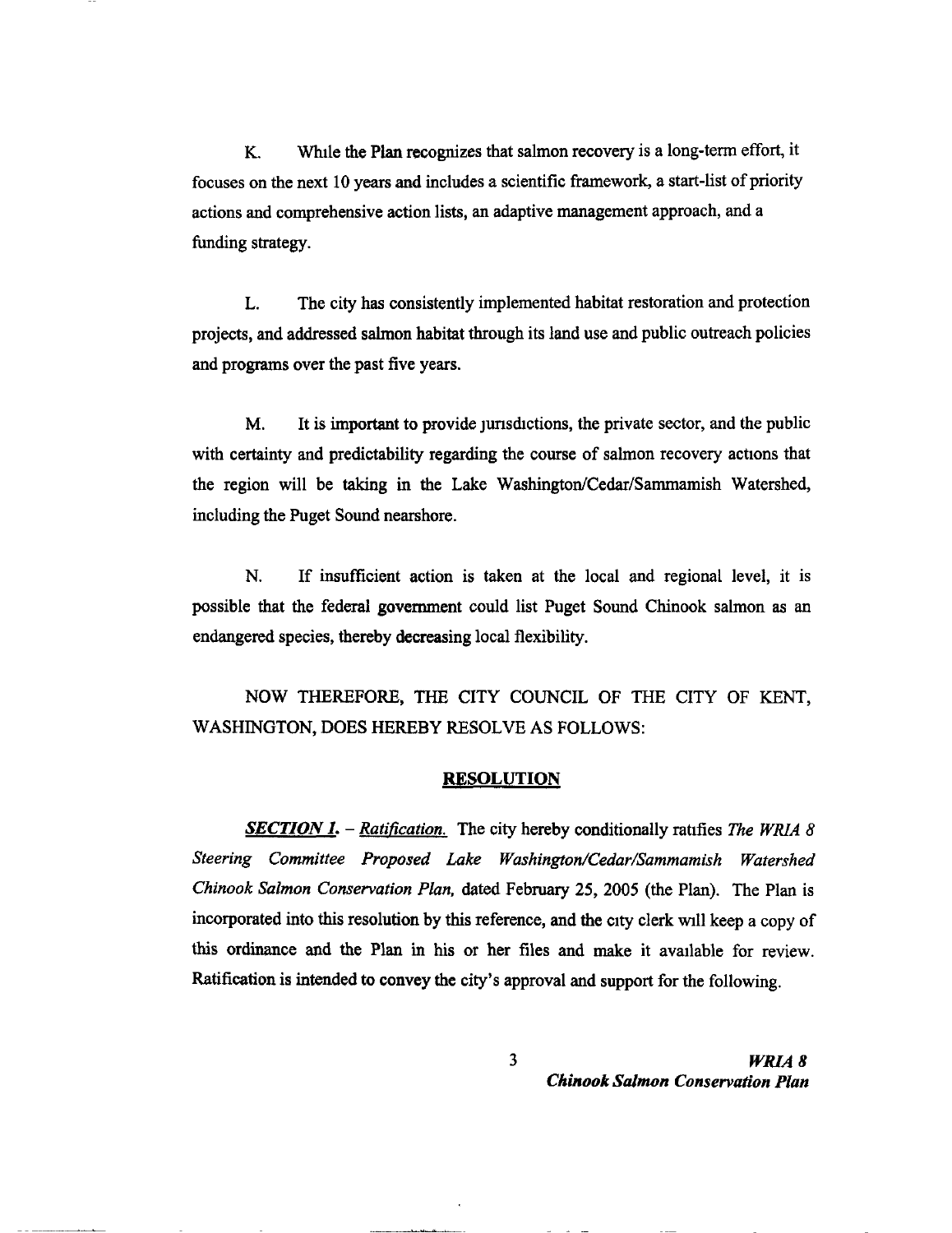1. Plan Goals:

a. The Plan mission statement to conserve and recover Chmook salmon and other anadromous fish, focusing on preserving, protecting, and restoring habitat with the intent to recover listed species, mcluding sustainable, genetically diverse, harvestable populations of naturally spawning Chinook salmon.

b. The multiple benefits to people and fish of Plan implementation mcluding water quality improvement; flood hazard reduction; open space protection; and maintaining a legacy for future generations, including commercial, tribal and sport fishing, quality of life, and cultural heritage.

2. Continuing to work collaboratively with other jurisdictions and stakeholders in the Lake Washington/Cedar/Sammamish Watershed (WRIA 8) to implement the Plan.

3. Using the scientific foundation and the conservation strategy as the basis for local actions recommended in the plan for future projects, ordinances, and other appropriate local government activities.

4. Adopting an adaptive management approach to Plan implementation and funding to address uncertainties and ensure cost-effectiveness by tracking actions, assessing action effectiveness, learning from results of actions, reviewing assumptions and strategies, making corrections where needed, and communicating progress. Developing and implementing a cost-effective regional monitoring program as part of the adaptive management approach.

*5.* Using the comprehensive list of actions, and other actions consistent with the Plan, as a source of potential site specific projects and land use and public outreach recommendations. Jurisdictions, agencies, and stakeholders can nnplement these actions at any time.

> 4 *WRIAB Chinook Stdmon Conservation Plan*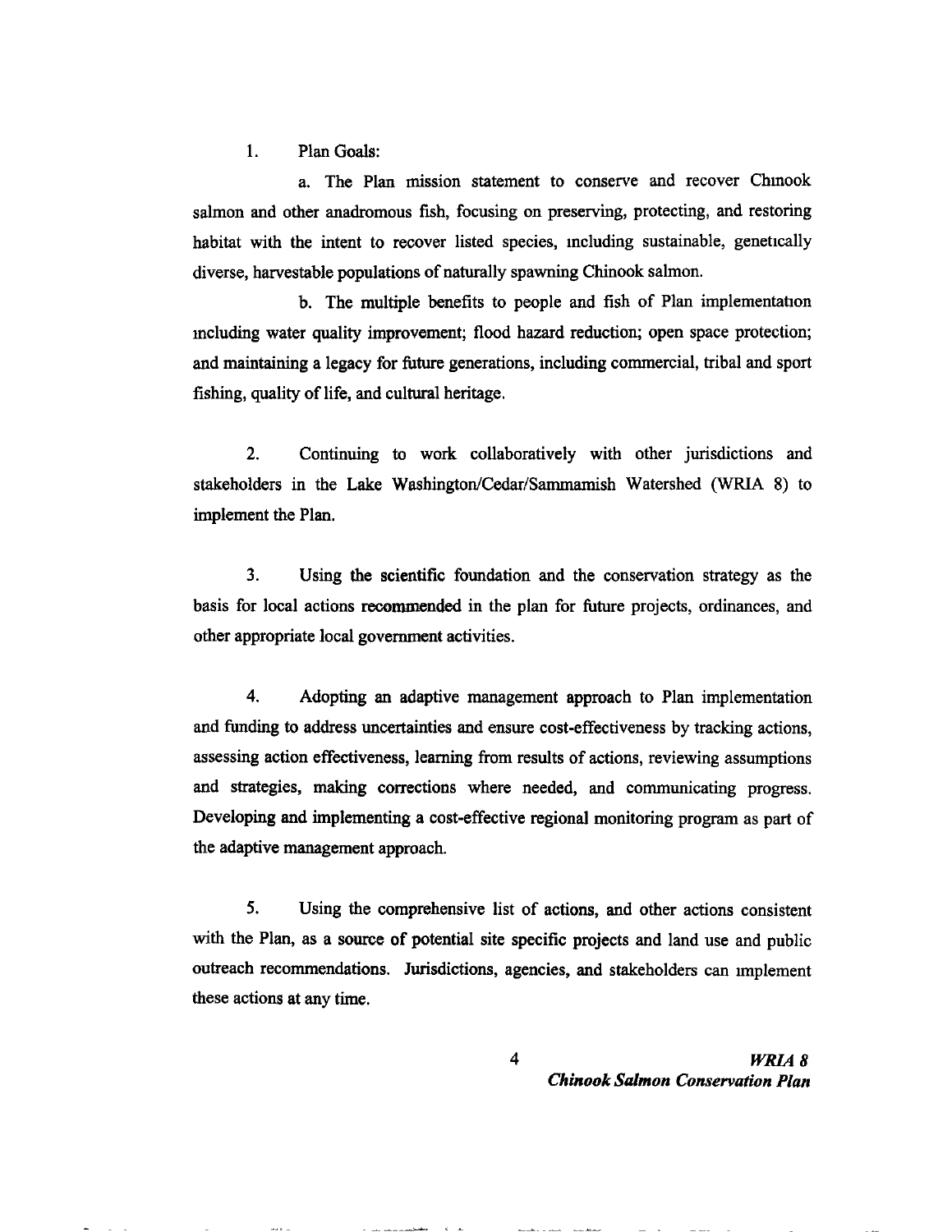6. Using the start-list to guide pnorities for regional funding in the first ten years of Plan implementation, and unplementmg start-list actions through local capital unprovement projects, ordinances, and other activities. The start-list will be revised over time, as new opportunities arise and as more is learned through adaptive management.

7. Using an adaptive approach to funding the Plan through both local sources and by working together (within WRIA 8 and Puget Sound) to seek federal, state, grant, and other funding opportunities. The long-term ultimate goal is to fund the Plan through a variety of sources at the current 2004 level plus 50 percent, recognizing that this resolution cannot obligate future councils to fmancial commttment and that the funding assumptions, strategies, and options will be revisited periodically.

8. Forwarding the Plan to appropriate federal and state agencies through Shared Strategy for Puget Sound, to be included in the Puget Sound Chinook salmon recovery plan.

*SECTION 2.* - *Implementation.* The city recognizes that negotiation of commitments and assurances/conditions with appropriate federal and state agencies will be an iterative process. Full implementation of this Plan is dependent on the following:

1. NOAA Fisheries will adopt the Plan, as an operative element of its ESA Section 4(f) recovery plan for Puget Sound Chinook salmon.

2. NOAA Fisheries and USFWS will:

<u>Similar and the same</u>

a. take no direct enforcement actions against the City under the ESA for implementation of actions recommended in or consistent with the Plan;

b. endorse the Plan and its actions, and defend the City against legal challenges by third parties; and

c. reduce the regulatory burden for City activities recommended in or consistent with the Plan that require an ESA Section 7 consultation.

> 5 *WRIA 8 Chinook Salmon Conservation Plan*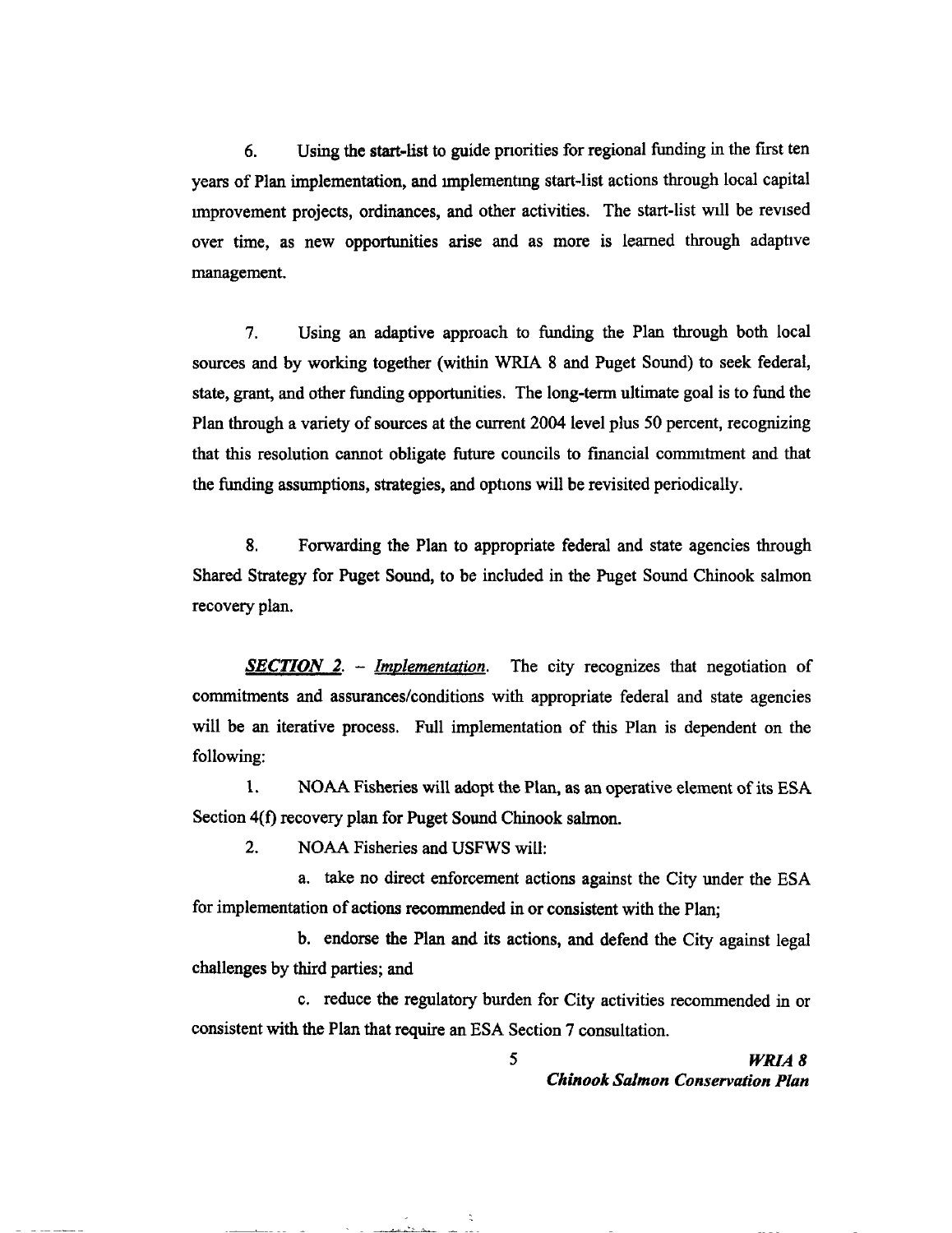3. Federal and state governments will:

a. provide funding and other monetary incentives to support Plan actions and monitoring activities;

b. streamline permitting for projects implemented primarily to restore salmonid habitat or where the actions are mitigation that further Plan implementation;

c. offer programmatic permitting for local jurisdiction actions that are consistent with the Plan;

d. support the monitoring and evaluation framework;

e. incorporate, to the best of the government's ability, actions and guidance from the Plan in future federal and state transportation and infrastructure planning and improvement projects; and

f. to the extent feasible, direct mitigation resources toward Plan priorities.

**SECTION 3.** – *Obligation*. This resolution does not obligate the city council to future appropriations beyond current authority. Although the city is committed to furthering the work of WRIA 8 and the Plan, it also must balance its other goals and priorities, beyond funding limitations, under the state Growth Management Act to further economic development, enhance and accommodate growth, and protect property rights. As a result, this council action to ratify the Plan is conditioned on the city's fulfillment of these other needs and demands as well.

In particular, the city maintains a primarily aquifer-based water supply system, and the city will not implement any Plan requirement or goal if doing so would threaten or harm the city's ability to provide a safe, secure, and adequate water supply to Its citizens, including future population increases, whether due to annexation or additional growth through infill. Specifically, and without limitation to the preceding conditions, the city cannot commit to restoring Rock Creek to pre-1969 levels (as referenced in the Plan, Volume II, Chapter 10, item C73), even though the City IS committed, through its current Rock Creek Habitat Conservation Plan program, to

6 *WRIA8 Chinook Salmon Conservation Plan*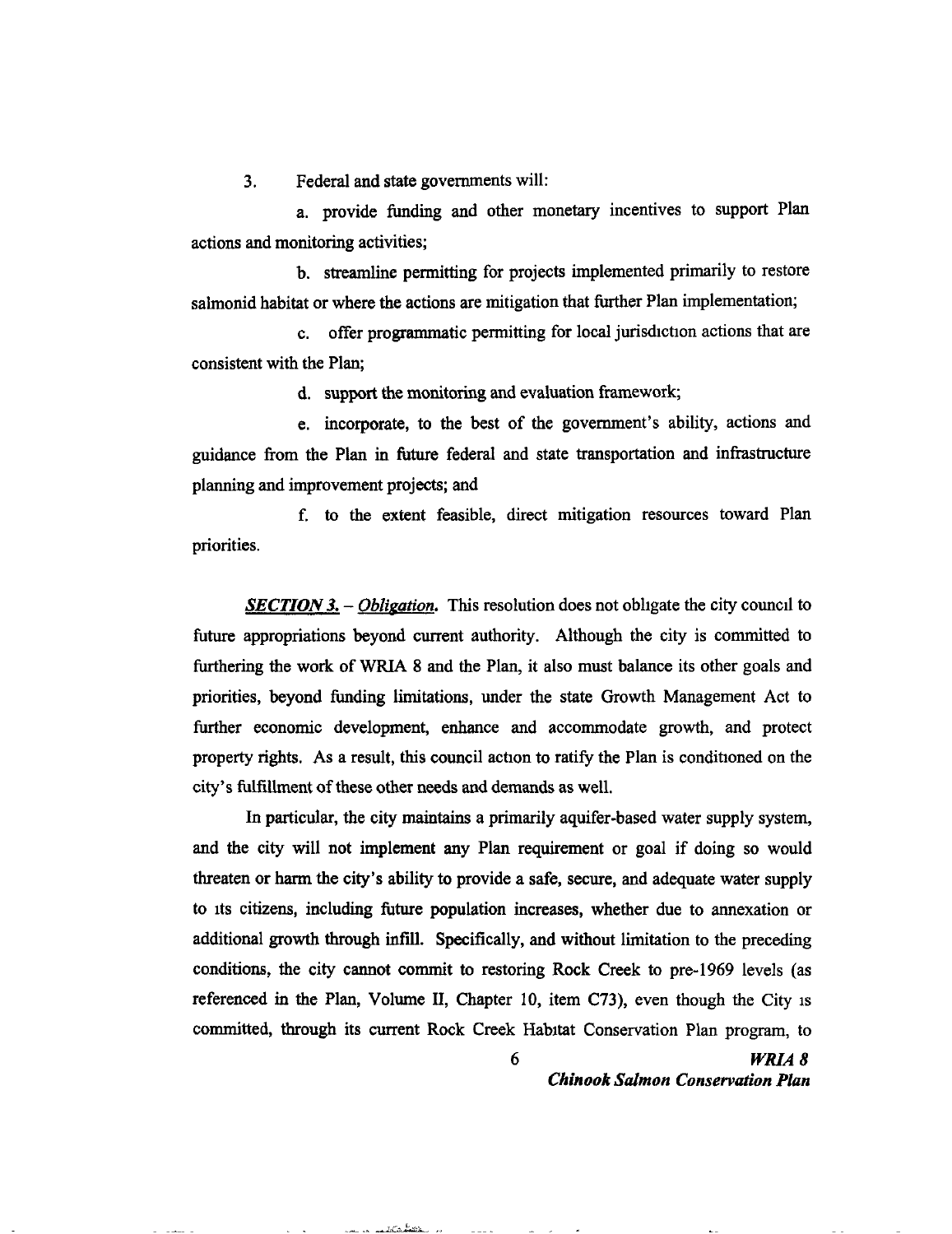protecting and restoring salmonid habitat in that portion of Rock Creek, particularly m that portion of the creek that is within its jurisdiction while at the same time protecting and preserving its public water supply.

**SECTION 4.** – *Severability*. If any section, subsection, paragraph, sentence, clause or phrase of this resolution is declared unconstitutional or invalid for any reason, such decision shall not affect the validity of the remaining portions of this resolution.

*SECTION 5. - Ratification.* Any act consistent with the authority and prior to the effective date of this resolution is hereby ratified and affirmed.

*SECTION 6. - Effective Date.* This resolution shall take effect and be in force immediately upon its passage.

PASSED at a regular open public meeting by the city council of the city of Kent, Washington, this  $\mu$  day of  $\mu$ <sub>quot</sub> ..., 2005.

CONCURRED in by the mayor of the city of Kent this  $\frac{1}{6}$  day of  $^{'}$ ugust  $^{'}$  2005.

7

**HTE, MAYOR** 

ATTEST:

Rende Jacober



*WRIAB Chinook Salmon Conservation Plan*